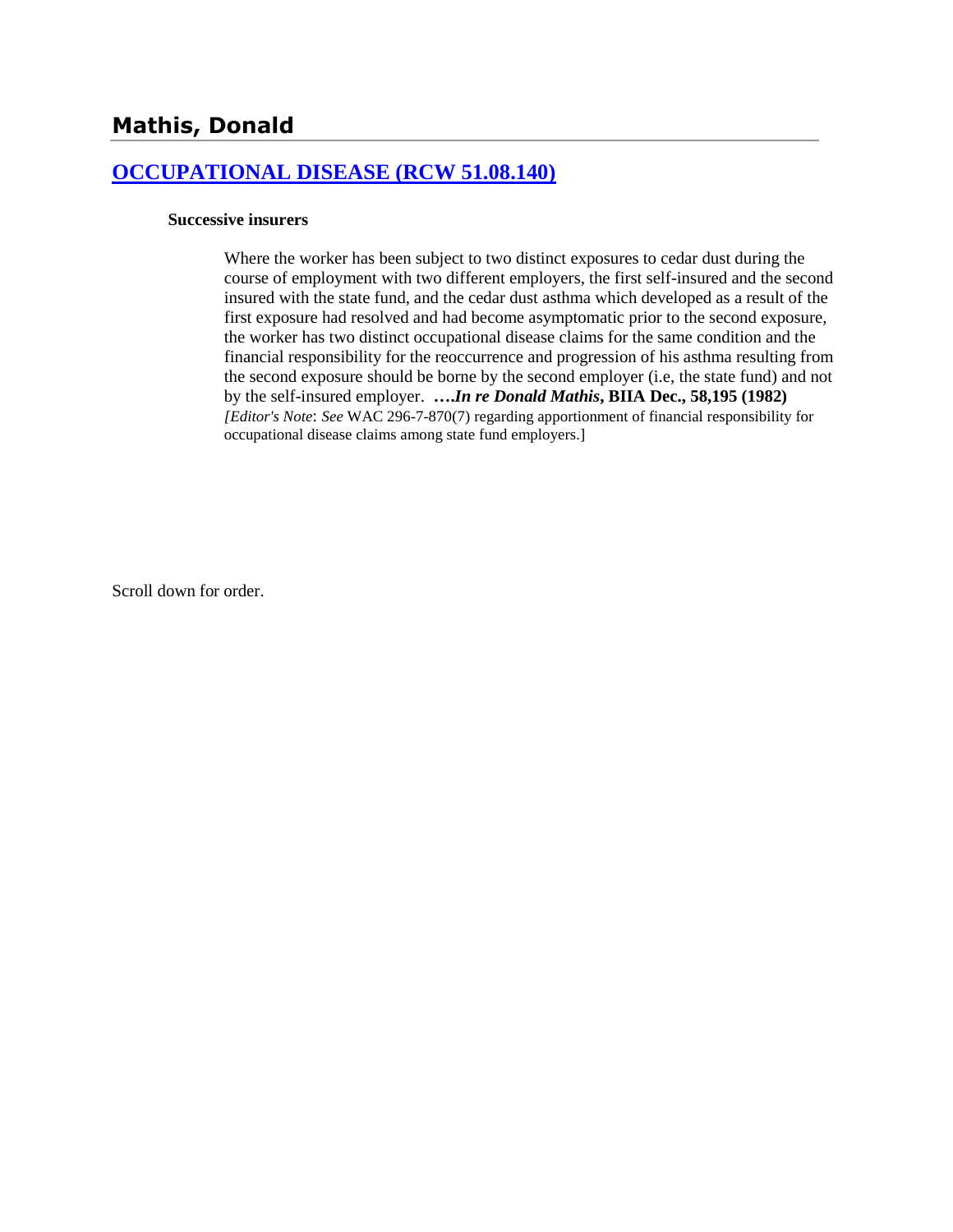#### **BEFORE THE BOARD OF INDUSTRIAL INSURANCE APPEALS STATE OF WASHINGTON**

**)**

**IN RE: DONALD E. MATHIS ) DOCKET NO. 58,195**

**CLAIM NO. S-330114 ) DECISION AND ORDER**

APPEARANCES:

Claimant, Donald E. Mathis, by Springer, Norman and Workman, per Leonard Workman (Withdrawn)

Employer, Evans Products Company, by Schwabe, Williamson, Wyatt, Moore and Roberts, per William Replogle and James Huegli

Eddie Albert Quick dba C and K Shake Mill, None

Department of Labor and Industries, by The Attorney General, per John R. Dick, Assistant

This is an appeal filed by the employer on December 1, 1980, from an order of the Department of Labor and Industries dated November 21, 1980, which allowed the claim against the self-insured employer, Evans Products Company. **REVERSED AND REMANDED**.

## **DECISION**

Pursuant to RCW 51.51.104 and RCW 51.52.106, this matter is before the Board for review and decision on timely Petitions for Review filed by the claimant, Donald E. Mathis, and the employer, Evans Products Company, to a Proposed Decision and Order issued on April 16, 1982, in which the order of the Department dated November 21, 1980 was affirmed.

The Board has reviewed the evidentiary rulings in the record of proceedings and finds that no prejudicial error was committed and said rulings are hereby affirmed.

With one significant exception, the issues presented by this appeal and the evidence presented by the parties are adequately set forth in the Proposed Decision and Order. While we are in agreement with our industrial appeals judge's determination that Evans Products Company bears certain responsibilities to the claimant regarding his occupational disease, the Proposed Decision and Order does not deal with the responsibilities of his other employer, Eddie Albert Quick, dba C and K Shake Mill. Careful review of the deposition of Dr. Michael F. Mullarkey reveals that he treated the claimant for his asthma from October 16, 1978 until June 25, 1979. During this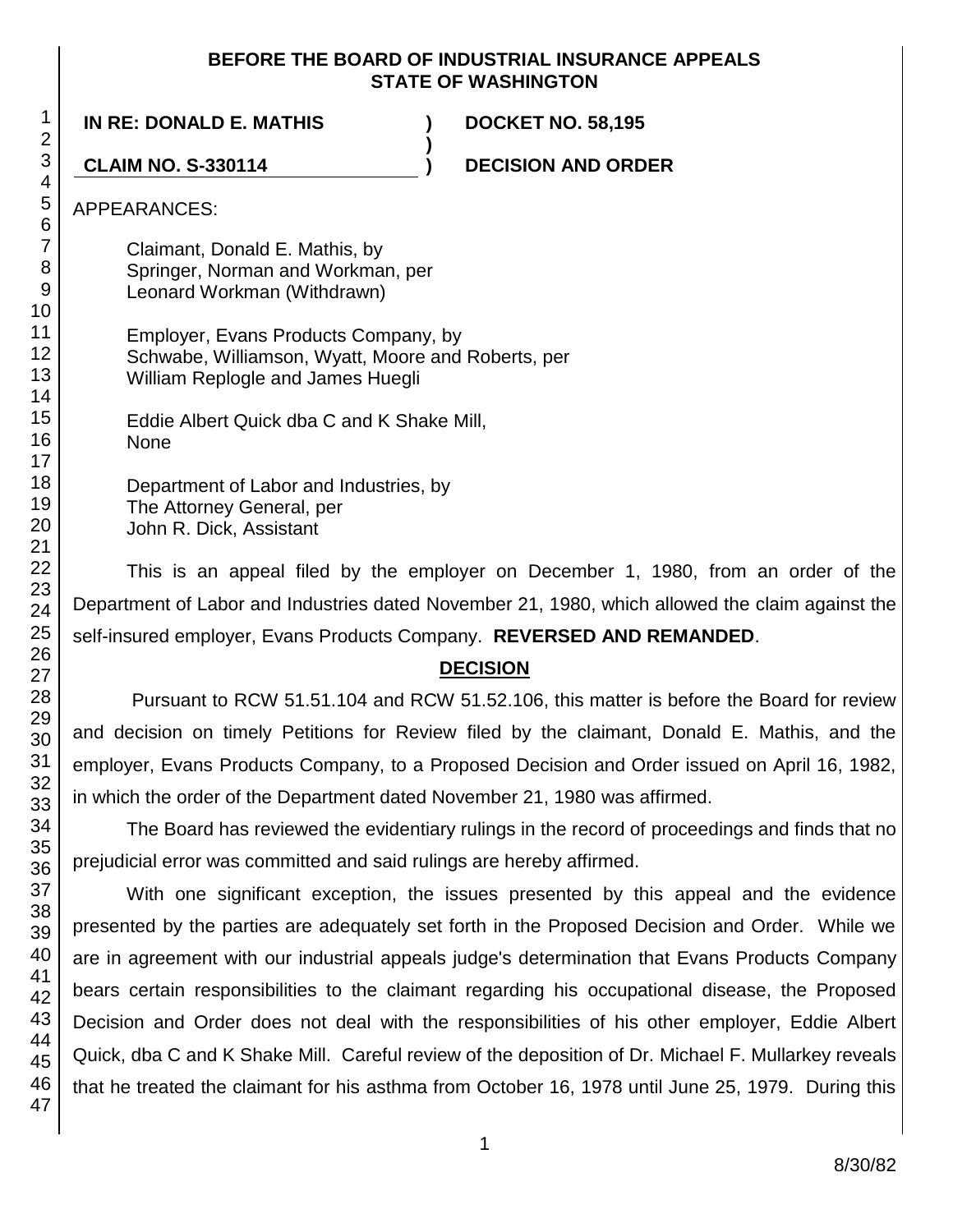period, Donald Mathis worked for the self-insured employer, Evans Products, was off work, worked briefly at a grocery store where he was not exposed to cedar dust, and then worked for Eddie Albert Quick where he was again exposed to cedar dust. Because he was attending physician during this critical period, Dr. Mullarkey is in the best position to form opinions regarding the relationship between claimant's cedar dust-induced asthma and employment with Evans Products Company and Eddie Albert Quick. In addition, Dr. Mullarkey's opinions are entitled to great weight in view of his qualifications which include certification and fellowship in national professional societies for doctors specializing in internal medicine, allergy and immunology. The clear import of Dr. Mullarkey's testimony is that Mr. Mathis, as a result of a cedar dust

allergy, developed asthma during the course of his employment with Evans Products Company. Following his termination with Evans Products on November 6, 1978, claimant's asthmatic condition resolved and would have remained essentially asymptomatic had he continued to work at the grocery store. Finally, it was the doctor's opinion that claimant's subsequent exposure to cedar dust during his employment with Eddie Albert Quick caused the claimant's asthma to become worse and symptomatic.

Consideration of the testimony analyzed in the Proposed Decision and Order and the opinions expressed by Dr. Mullarkey leads us to the conclusion that claimant has two compensable occupational disease claims. Mr. Mathis developed asthma as a result of exposure to cedar dust during the course of his employment with Evans Products Company, and said company is responsible for any benefits attributable to exposure occurring on or before November 6, 1978. Following termination of employment with Evans Products, claimant in late 1978 became asymptomatic and his condition attributable to cedar dust exposure during his employment at Evans Products Company had resolved. Evans Products' responsibility for claimant's asthmatic condition terminated at the end of 1978 when he became asymptomatic. As a result of subsequent exposure to cedar dust while working for Eddie Albert Quick, claimant's asthmatic condition has reoccurred and progressed to the point that it was significantly more disabling and difficult to treat than it had been during his employment with Evans Products Company. Any benefits accruing as a result of claimant's exposure to cedar dust subsequent to his employment in the grocery store should be the responsibility of Eddie Albert Quick.

The parties in briefs and memorandums have referred to a number of Decisions and Orders issued by the Board dealing with the apportionment of responsibility for occupational diseases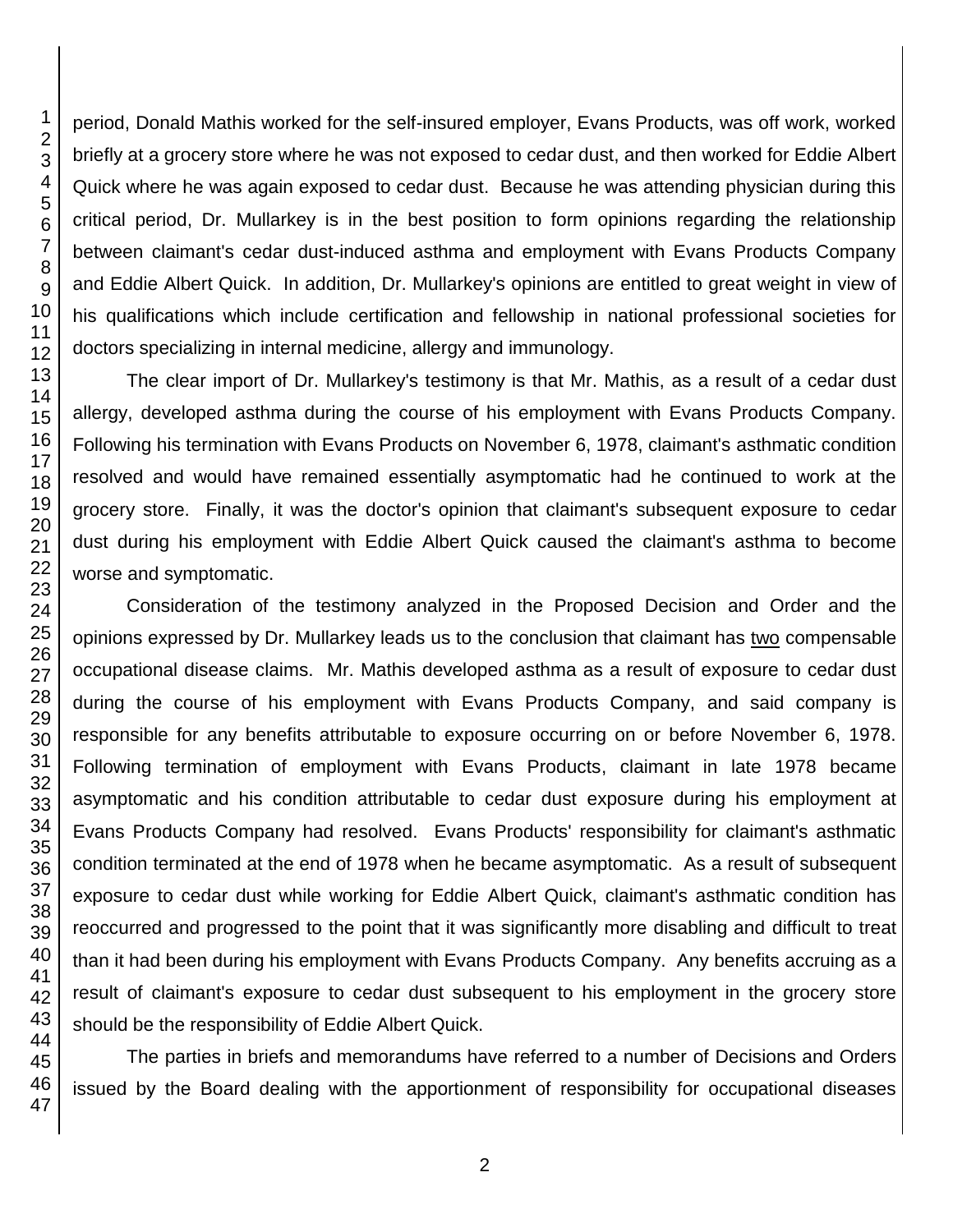46 47

1 2 between self-insured employers and the state fund. While we believe that the principles as set forth in Harry S. Lawrence, Dec'd, Docket No. 54,394 (1980), Forrest Pate, Docket No. 58,399 (1982), Winfred E. Hanninen, Docket No. 50,653 (1979), and Delbert Monroe, Docket No. 49,698 (1978), are correct, we also believe that those principles simply are not applicable to the facts of this appeal. In each of the appeals alluded to, the claimant suffered from a condition which had progressed over a number of years while engaged in continuous employment in which the harmful exposure existed. There were no discreet incidents followed by resolution of symptoms as there is here, but rather a continuation of exposure over a period of time during which the employer was initially covered by the state fund and then subsequently became self-insured. In this appeal, we have two clearly delineated exposures to cedar dust giving rise to the occupational disease of asthma, which exposure periods were produced no asthmatic condition.

Careful consideration of the Proposed decision and Order, review of the entire record before us, and consideration of the petitions for review lead us to the conclusion that the Department's order of November 21, 1980 should be reversed in order to assign responsibility to the responsible employers for claimant's separate conditions attributable to his separate exposures during the course of his employment with both Evans Products Company and Eddie Albert Quick. The occupational condition resulting from Mr. Mathis' exposure to cedar dust while employed with Evans Products Company prior to November 6, 1978, gives rise to a compensable claim for an occupational disease which is the responsibility of that company. The condition attributable to cedar dust exposure during the claimant's employment by Eddie Albert Quick which commenced in December of 1978 should be the responsibility of that employer.

# **FINDINGS OF FACT**

Based upon a careful review of the entire record, this Board finds as follows:

1. On January 22, 1979, the claimant herein, Donald E. Mathis, filed a report of accident wherein he alleged the occurrence of an industrial injury resulting from cedar dust inhalation while employed by Quick enterprises, dba C and K Shake Mill. This claim was assigned Claim No. H-459060. On July 7, 1979, the claimant herein Donald E. Mathis, filed a second report of accident against Quick Enterprises, alleging an occupational disease incurred on October 16, 1978 while the claimant was employed by Quick Enterprises, dba C and K Shake Mill. This claim was assigned Claim No. H-599586. Both claims were accepted and time loss and medical payments were made with state funds on behalf of Quick Enterprises. On August 22, 1979 the Department issued an order directing the Claim No. H-459060 against Washington Shake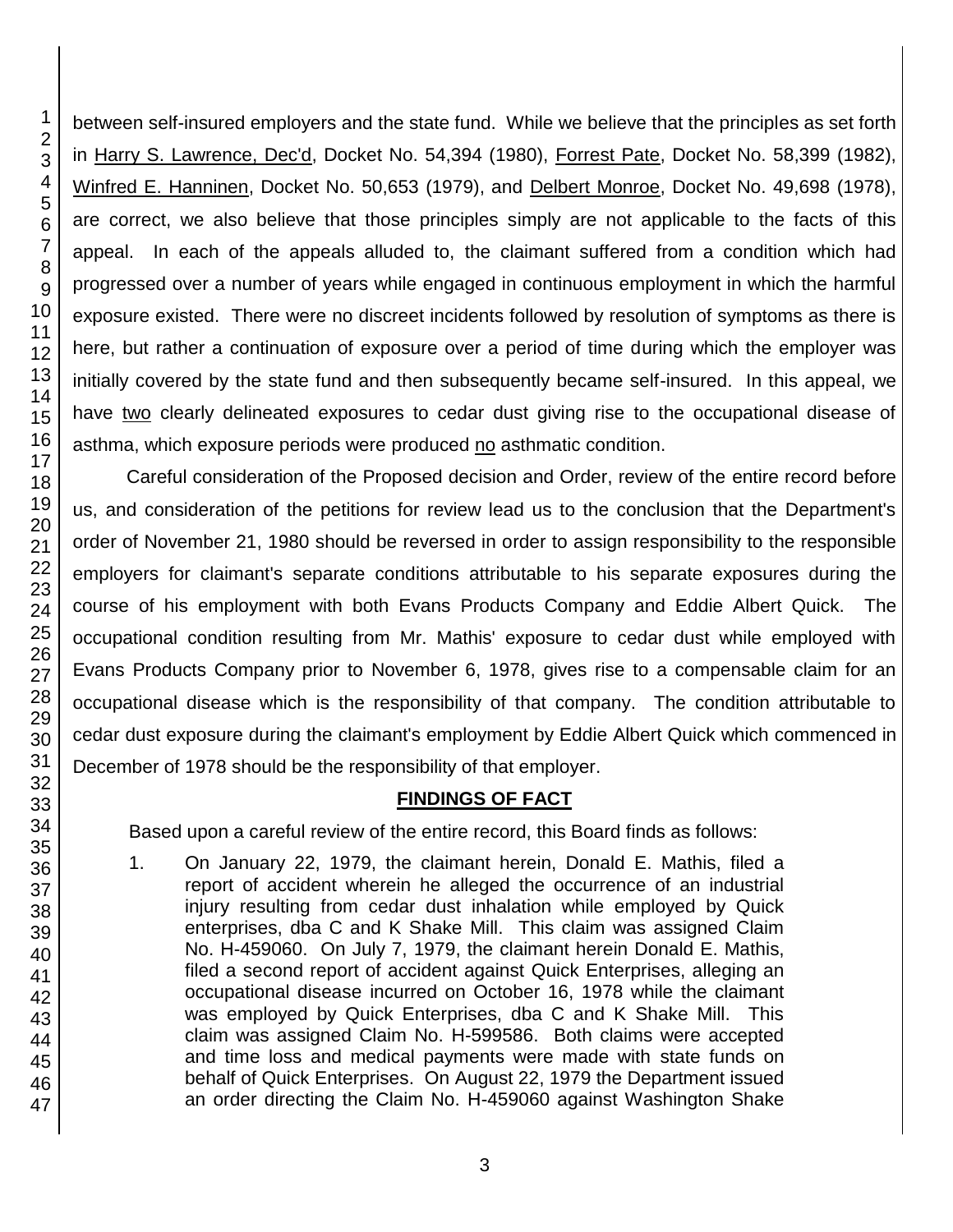be allowed as an industrial injury as an aggravation of a pre-existing condition. On August 24, 1979, a representative of Washington Shake sent a letter to the Department of Labor and Industries, which was interpreted as a protest and request for reconsideration of the August 22, 1979 Department order.

On November 26, 1979, Sid Willuweit of the Department of Labor and Industries sent a memorandum to the Fred S. James Company, on behalf of self-insured employer, Evans Products, notifying the Fred S. James Company that both claim numbers H-459060 and H-599586 were to be handled as self-insured claims, to be assigned to Evans products. On March 18, 1980 Fred S. James, on behalf of Evans Products, notified the claimant that it had been assigned both claims and that the first time-loss payment would be paid by the self-insured employer for the time period beginning November 23, 1979. On June 30, 1980 Fred S. James, administrator for the self-insured employer, notified the Department that it was requesting denial of the claim because the claimant was not disabled at Evans Products, so there was no compensable claim as to Evans Products. On June 30, 1980, the self-insured employer informed the claimant that the company was denying the claim on the basis that the claim was not timely filed with the self-insured employer, nor was it a compensable occupational disease.

On November 21, 1980, the Department issued an order allowing the claim number S-330114 against Evans Products, the self-insured employer, as an industrial injury. On December 1, 1980, the Board of Industrial Appeals received a notice of appeal, filed on behalf of the selfinsured employer, from the Department order of November 21, 1980. On December 11, 1980, the self-insured employer filed an amended notice of appeal with the Board of Industrial Insurance Appeals. On December 31, 1980, the Board issued its order granting the appeal, subject to proof of timeliness because the order appealed from was not available at that time. The appeal was assigned Docket No. 58,195. On April 10, 1981, the claimant moved to join Eddie Quick, dba C and K Shake Mill, as a party to the appeal. On April 16, 1981 Industrial Appeals Judge Henry W. Huntsman issued an order joining Eddie Albert Quick, dba C and K Shake Mill, as a party to this appeal.

- 2. Evans Products Company's notice of appeal filed on December 1, 1980, was filed within 60 days of the date on which the Department's order of November 21, 1980 was communicated to said company.
- 3. As a direct and proximate result of exposure to cedar dust during the course of his employment with Evans Products Company from April 1, 1976 through November 6, 1978, the claimant, Donald E. Mathis, developed a condition diagnosed as cedar dust asthma.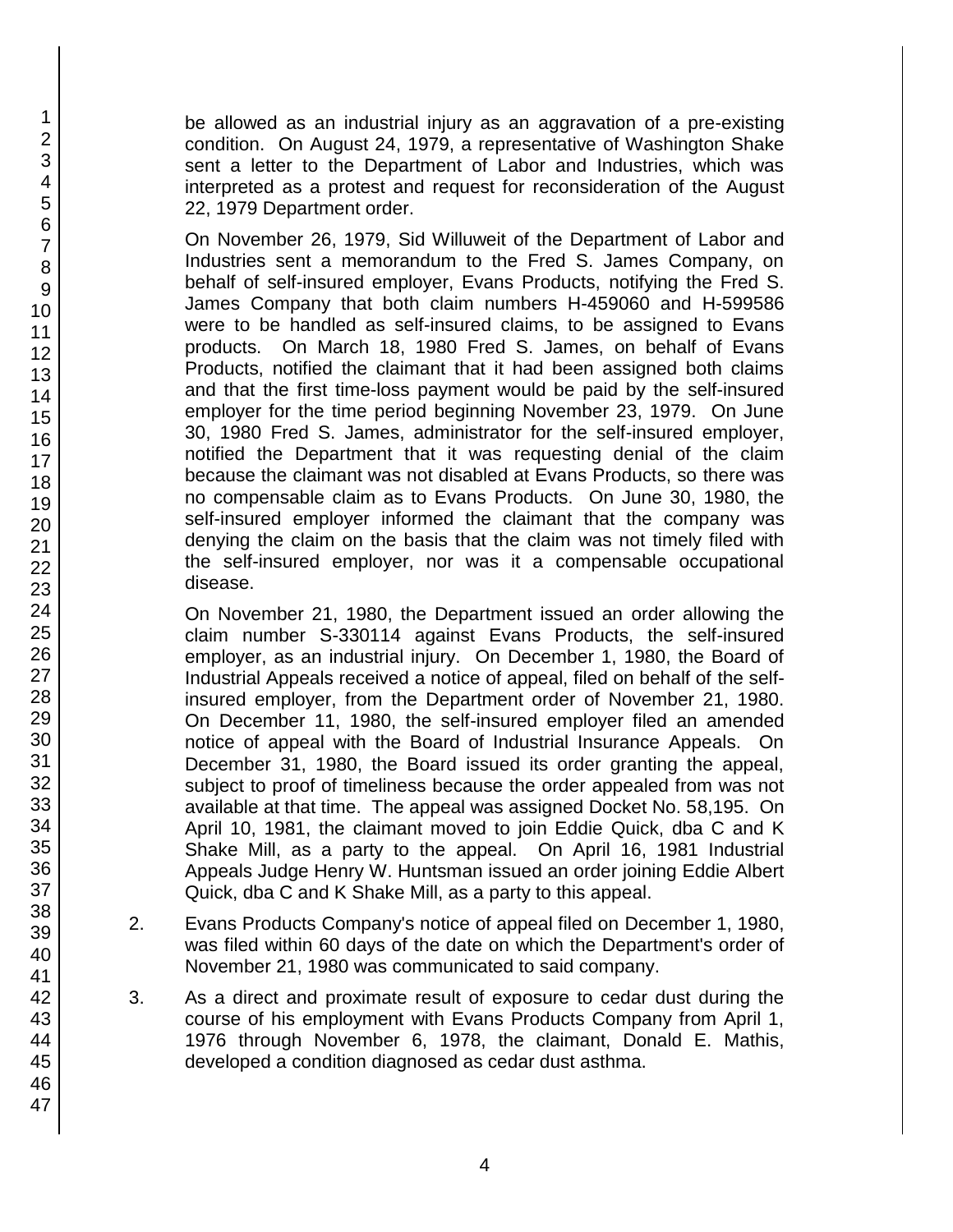- 4. Subsequent to November 6, 1978 and prior to commencing employment with Eddie Albert Quick, dba C and K Shake Mill (also referred to herein as Washington Shake Mill) in December of 1978, claimant was not exposed to cedar dust and his occupational disease of cedar dust asthma contracted as a result of his exposure to cedar dust at Evans Products Company resolved and became symptom-free; and brief other employment during this period produced no asthma condition.
- 5. As a result of cedar dust exposure between April 1, 1976 and November 6, 1978, claimant contracted a disabling occupational condition diagnosed as cedar dust asthma which required medical treatment.
- 6. Claimant, Donald E. Mathis, at the time he commenced employment with Eddie Albert Quick, dba C and K Shake Mill, was symptom free, required no medical treatment for cedar dust asthma, and was not suffering any disability as a result of that condition.
- 7. Claimant, Donald E. Mathis, as a result of exposure to cedar dust while in the course of employment with Eddie Albert Quick, dba C and K Shake Mill, from and after December 1978, contracted a condition diagnosed as cedar dust asthma which condition was disabling and required medical treatment.
- 8. Claimant, Donald E. Mathis, was not advised until approximately June 15, 1979 by a physician that his asthma was causally related to exposure to cedar dust during the course of employment.

## **CONCLUSIONS OF LAW**

Based upon the foregoing findings of fact, this Board concludes as follows:

- 1. The Board of Industrial Insurance Appeals has jurisdiction of the parties and the subject matter of this appeal.
- 2. Claimant contracted a compensable and disabling occupational disease within the meaning of the Workers' Compensation Act while engaged in the course of his employment at Evans Products Company.
- 3. Claimant contracted a compensable and disabling occupational disease within the meaning of the Workers' Compensation Act while engaged in the course of his employment with Eddie Albert Quick, dba C and K Shake Mill, also herein referred to as Washington Shake Mill.
- 4. Claimant filed timely applications for benefits relative to the occupational condition contracted as a result of exposure to cedar dust during the course of his employment with both Evans Products Company and with Eddie Albert Quick, dba C and K Shake Mill, also herein referred to as Washington Shake Mill.
- 5. The self-insured employer, Evans Products Company, is fully financially responsible for any benefits attributable to the claimant's exposure to cedar dust on and prior to November 6, 1978, but such responsibility